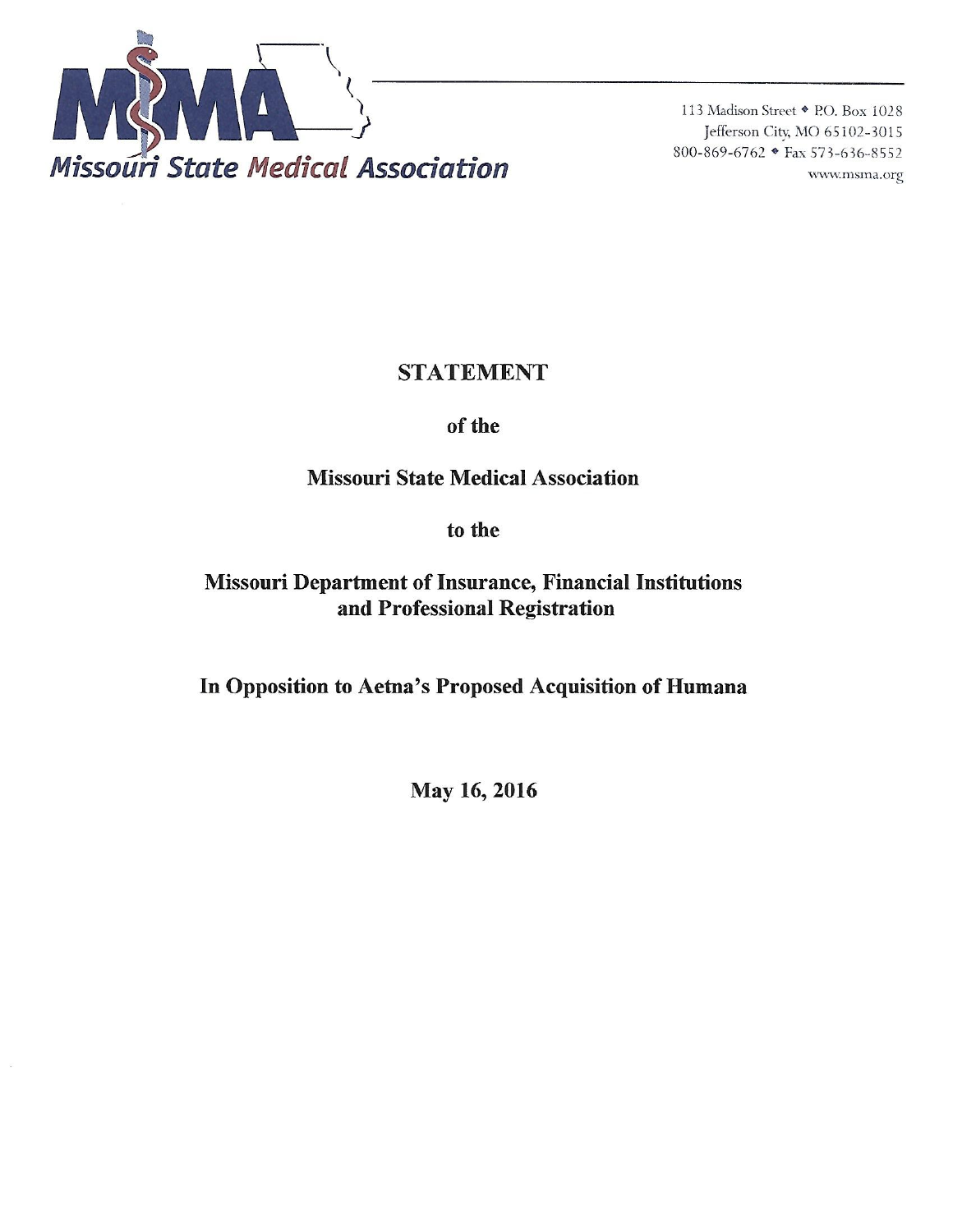On behalf of its 5,000 physician members and hundreds of thousands of their patients, the Missouri State Medical Association (MSMA) is pleased to comment on Aetna's proposed acquisition of Humana. The Department of Insurance, Financial Institutions and Professional Registration (DIFP) has the statutory authority and implicit obligation to protect the public from acquisitions and mergers that create an anti-competitive environment in the insurance marketplace. As will be discussed these comments, MSMA thinks the proposed acquisition will substantially lessen competition in many Missouri markets, especially for Medicare Advantage products, which will be harmful to the public. MSMA physicians appreciate DIFP undertaking a rigorous review of this proposed acquisition, but believe very strongly that a formal denial of that merger is in the best interest of their patients.

### **Measuring Market Concentration**

In 2010, the U.S. Department of Justice and the Federal Trade Commission issued the Horizontal Merger Guidelines (Guidelines) to establish an analytical framework for determining when a proposed merger is likely to result in a market concentration that threatens competition in a given market. Pursuant to the Guidelines, the agencies employ the Herfindahl-Hirschman Index<sup>1</sup> (HHI) to measure market concentration, and those scores generally fall into three categories. Markets with an HHI score of 1500 or less are considered "unconcentrated," those with a score between 1500 and 2500 are considered "moderately concentrated," and markets with scores greater than 2500 are considered "highly concentrated."

When a proposed merger in a given market increases market share, the Guidelines set forth the following general standards for market concentration:<sup>2</sup>

- ! *Small Change in Concentration*: Mergers involving an increase in the HHI of less than 100 points are unlikely to have adverse competitive effects and ordinarily require no further analysis.
- ! *Unconcentrated Markets*: Mergers resulting in unconcentrated markets are unlikely to have adverse competitive effects and ordinarily require no further analysis.
- ! *Moderately Concentrated Markets*: Mergers resulting in moderately concentrated markets that involve an increase in the HHI of more than 100 points potentially raise significant competitive concerns and often warrant scrutiny.
- ! *Highly Concentrated Markets*: Mergers resulting in highly concentrated markets that involve an increase in the HHI of between 100 points and 200 points potentially raise

<sup>&</sup>lt;sup>1</sup>The Herfindahl-Hirschman Index is a commonly-accepted measure of market concentration that is used to determine if an industry is competitive or monopolized.

U.S. Department of Justice and the Federal Trade Commission, *Horizontal Merger Guidelines*, 2 (Washington, D.C.: 2010), 19.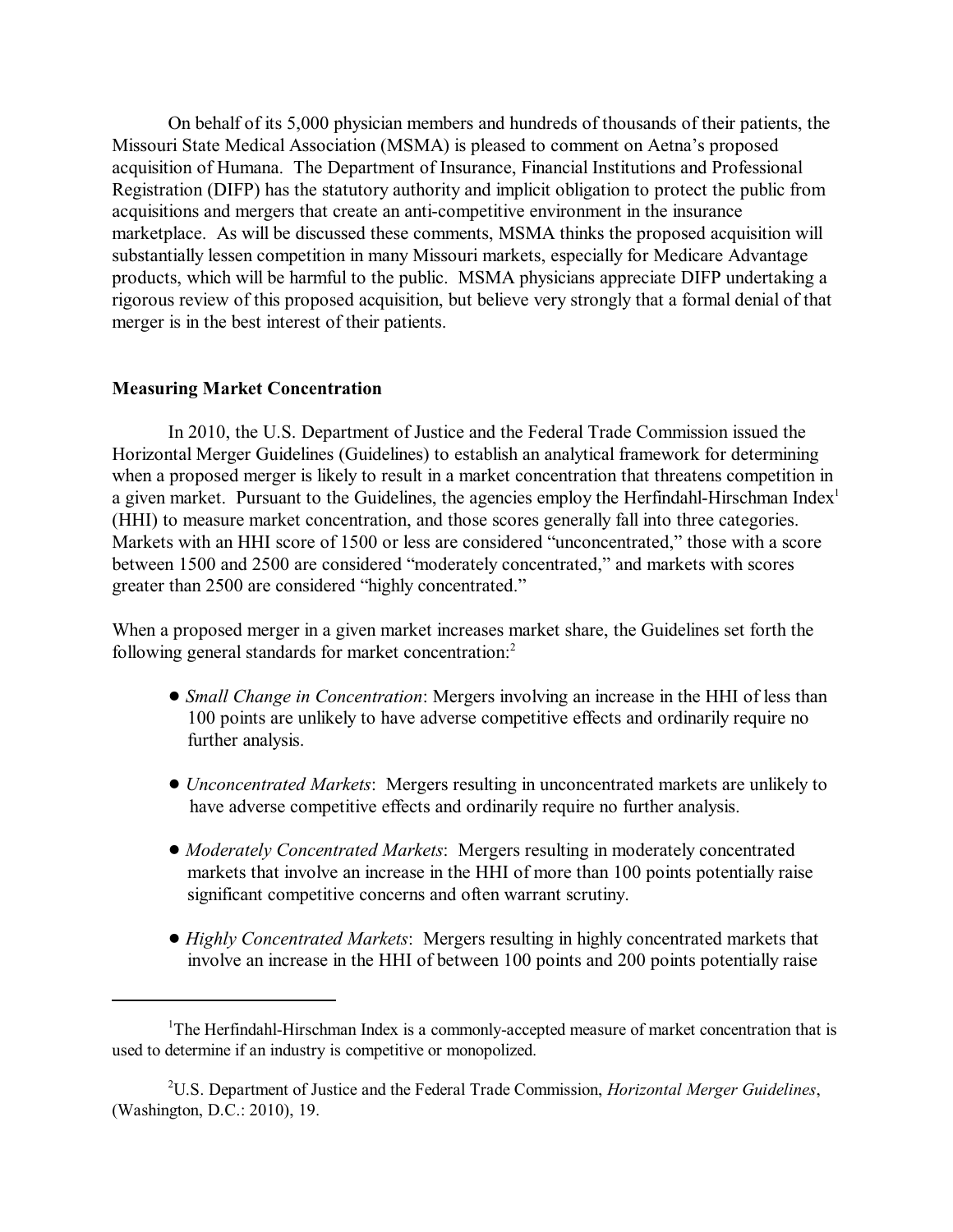significant competitive concerns and often warrant scrutiny. Mergers resulting in highly concentrated markets that involve an increase in the HHI of more than 200 points will be presumed to be likely to enhance market power. The presumption may be rebutted by persuasive evidence showing that the merger is unlikely to enhance market power.

#### **Market Consolidation in Missouri**

In accordance with the aforementioned Guidelines, several major commercial markets in Missouri would be identified as moderately or highly concentrated if the Aetna-Humana merger is allowed. The HMO market in the Kansas City Metropolitan Statistical Area, which is already considered highly concentrated, would experience an HHI score increase of 246 points. The merger would put that market in the category that is "presumed to be likely to enhance market power."<sup>3</sup>

Other markets would suffer a similar fate. The PPO market in Joplin would see its HHI climb over the 2500 point threshold that separates "moderately concentrated" from "highly concentrated." Springfield's PPO market would see a post-merger HHI increase of 321 points; Jefferson City's score would increase by 352; and Columbia's score would jump by 391, nearly double the index increase necessary to raise "significant competitive concerns."<sup>4</sup>

Relating specifically to insurance company acquisitions, Missouri statutes impose additional measures of market concentration. Section 382.095 4.(2)(a), RSMo, provides that "A highly concentrated market is one in which the share of the four largest insurers is seventy-five percent or more of the market." As is discussed below, that standard triggers very serious concern about anti-competitive conditions in the state's Medicare Advantage marketplace if the Aetna-Humana merger is allowed to proceed.

**Medicare Advantage Plans** - A comprehensive study published by The Commonwealth Fund last year found that 97 percent of all counties nationwide are highly concentrated among Medicare Advantage (MA) plans. And the remaining three percent of counties are moderately concentrated.<sup>5</sup> Missouri's MA markets share the same characteristics. Using both the HHI and Missouri's statutory definition, nearly every county in the state is considered highly concentrated, even before the proposed merger. An analysis by the Henry J. Kaiser Family Foundation shows

 $4$ Ibid., 8-9.

<sup>5</sup>B. Biles, G. Casillas, and S. Guterman, *Competition Among Medicare's Private Health Plans: Does it Really Exist?* (The Commonwealth Fund, 2015), 3.

<sup>&</sup>lt;sup>3</sup> Competition in Health Insurance: A Comprehensive Study of U.S. Markets, Updated, (American Medical Association, 2015), 6.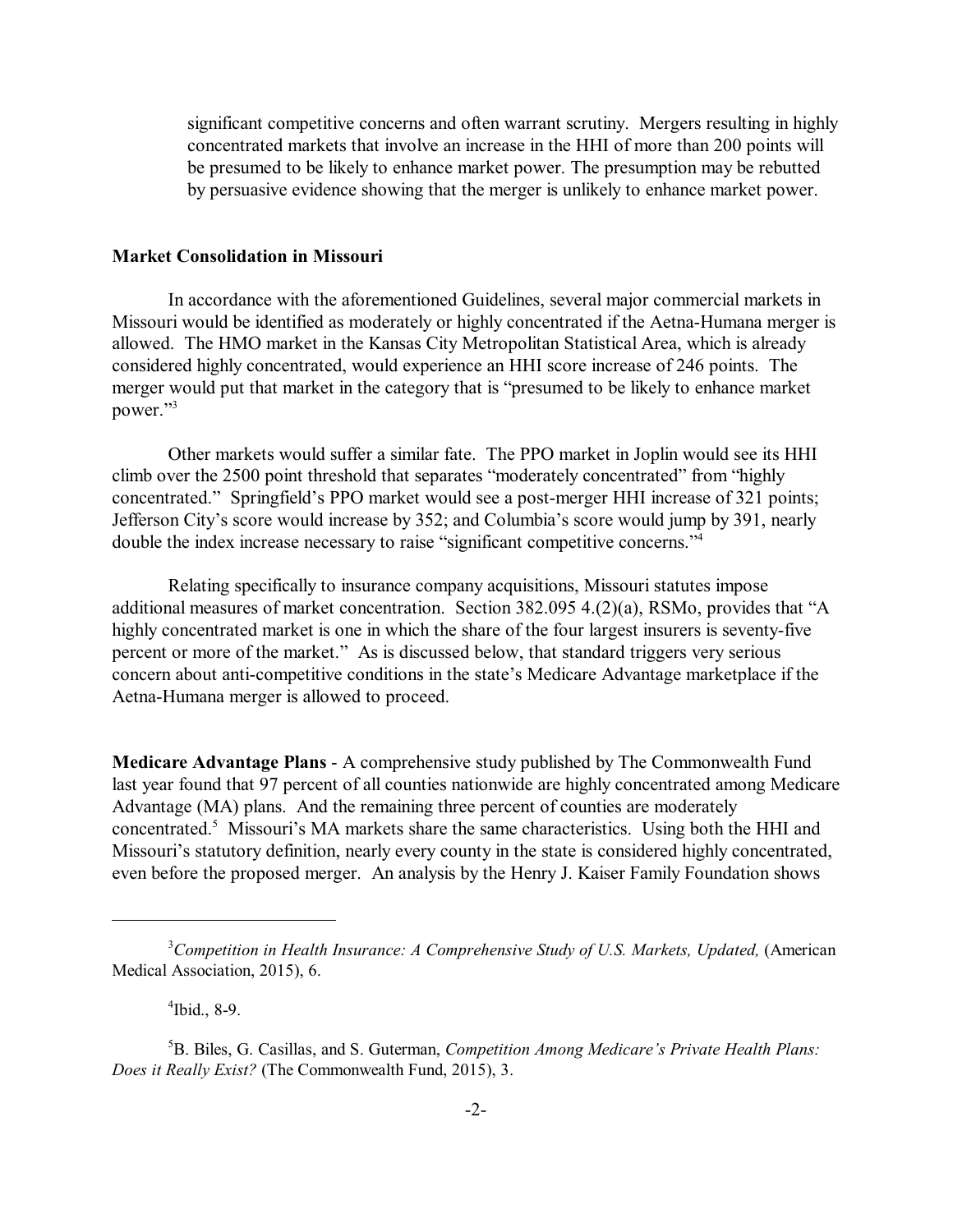that Aetna-Humana merger would create a statewide MA market share of 52.7 percent for the new entity alone.<sup>6</sup> The consequences are even more pronounced when considering the other large insurers. Below is the market share of the four largest MA insurers in St. Louis City and the ten largest counties in Missouri.

| <b>Regional</b><br><b>Marketplace</b> | <b>Share of the Four</b><br><b>Largest Insurers</b> |
|---------------------------------------|-----------------------------------------------------|
| St. Louis City                        | 85.0%                                               |
| <b>St. Louis County</b>               | 89.4%                                               |
| Jackson County                        | 88.7%                                               |
| <b>St. Charles County</b>             | 89.9%                                               |
| Greene County                         | 83.1%                                               |
| Clay County                           | 86.3%                                               |
| Jefferson County                      | 88.4%                                               |
| <b>Boone County</b>                   | 86.9%                                               |
| Jasper County                         | 95.4%                                               |
| Franklin County                       | 94.2%                                               |

These market shares – and those in nearly every other Missouri county – are well above the statutory threshold of 75% for a highly concentrated market. That same statute also provides that "Any acquisition...involving two or more insurers competing in the same market is prima facie evidence of violation of the competitive standards...if the market is highly concentrated and the involved insurers possess the following share of the market:"

| Insurer A | <b>Insurer B</b> |  |
|-----------|------------------|--|
| $4\%$     | $4\%$ or more    |  |
| $10\%$    | $2\%$ or more    |  |
| 15%       | $1\%$ or more    |  |

<sup>&</sup>lt;sup>6</sup>Data Note: Medicare Advantage Enrollment, by Firm, 2015 (Henry J. Kaiser Family Foundation, 2015), available at http://kff.org/medicare/issue-brief/data-note-medicare-advantageenrollment-by-firm-2015.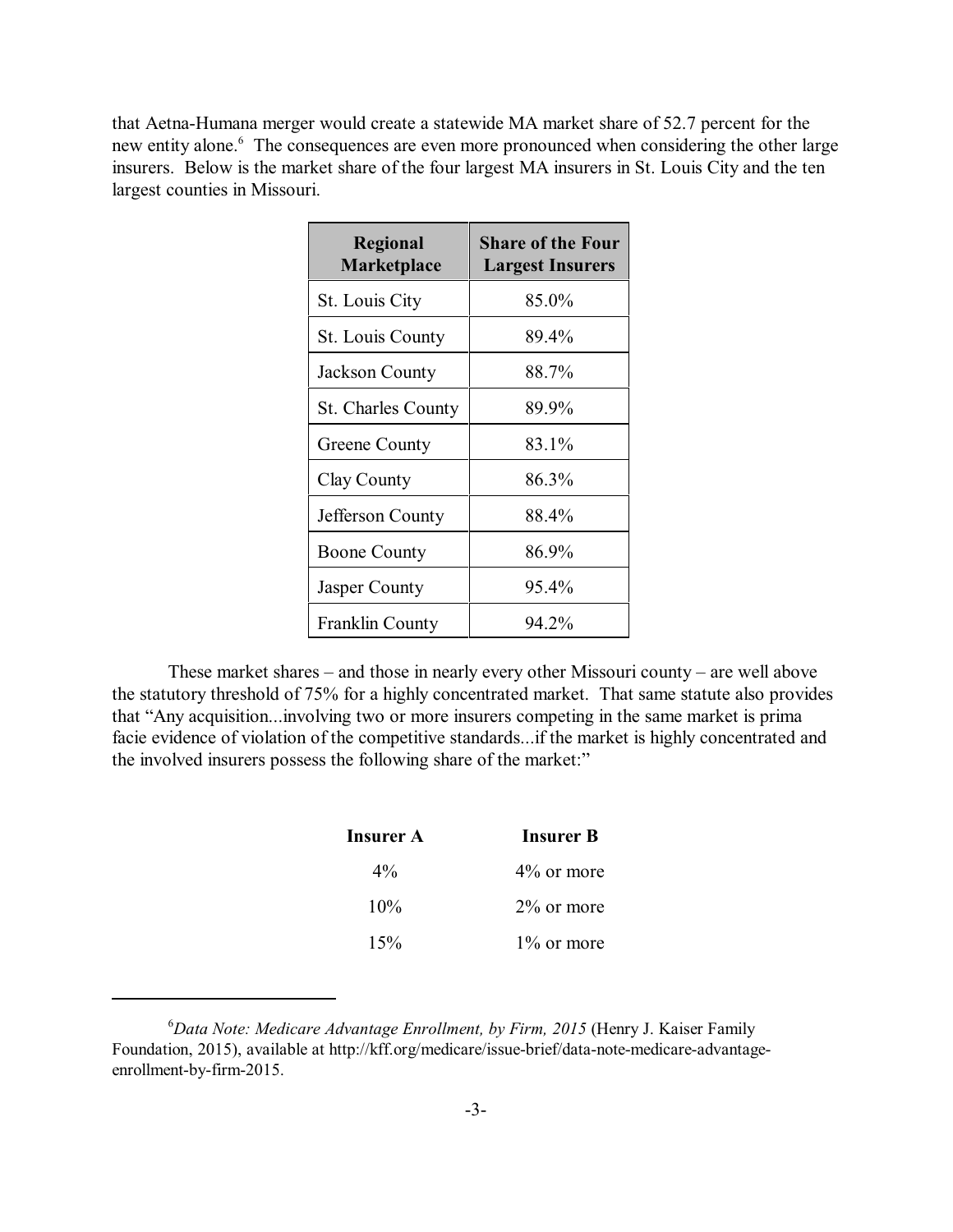Aetna's acquisition of Humana substantially exceeds these standards in the MA market. Statewide, the Aetna (Insurer A) market share is 28.4%, and Humana (Insurer B) holds 19.6%. Aetna and Humana do not compete with each other in every Missouri county or regional market. But where they do, the impact of a merger between the two can be deeply troubling. MA enrollment data from the Centers for Medicare and Medicaid Services demonstrate the merger would result in a very unhealthy concentration of market share in a worrisome number of Missouri counties.<sup>7</sup> Many would see the single new entity controlling more than half the market share, and that share would exceed 75 percent in more than a dozen. A showing of some of these numbers is appended at the end of these comments.

In other jurisdictions the merger's proponents have argued that high concentrations in MA markets are not a cause for concern because MA consumers have the option of choosing traditional Medicare if MA market conditions become unbearable. But MA and traditional Medicare are not competitors. And they never were intended to be. Congress created and designed the MA program so that "vigorous competition among private MA insures...would lead those insurers to offer seniors a wider array of health insurance choices and richer, more affordable benefits than TM [traditional Medicare] does, and to be more responsive to seniors."<sup>8</sup> That competition, and the benefits Congress envisioned, do not exist when mergers are allowed and market power consolidates.

MA plans are very popular among seniors primarily because they offer more comprehensive benefits than traditional Medicare, and at reasonable prices. They do not see the two programs as comparable, and do not think they are interchangeable in the marketplace. The Department of Justice has drawn the same conclusion, stating that traditional Medicare is not an adequate substitute for MA.<sup>9</sup> The only competition for an MA product is another insurer's MA product. If the Aetna-Humana merger goes forward, the option of shopping for another MA product will be even more limited than it currently is.

## **Market Concentration and the Erosion of Competition**

MSMA physicians believe very strongly that high health insurance market concentration and the insurance industry's exercise of market power is detrimental to consumers and poses a

<sup>8</sup> United States v. Humana and Arcadian Management, No. 12-cv-00464 (D.D.C. March 27, 2010), available at http://www.justice.gov/atr/case-document/file/499076/download.

<sup>9</sup>U.S. v. United Health Group and Sierra Health Services Inc., Civil No 1:08 -cu-00322 (DDC2008).

Centers for Medicare & Medicaid Services, *Medicare Advantage Enrollment by State, County,* <sup>7</sup> *and Contract, April 2016*, available at https://www.cms.gov/Research-Statistics-Data-and-Systems/ Statistics-Trends-and-Reports/MCRAdvPartDEnrolData/Monthly-MA-Enrollment-by-State-County-Contract-Items/MA-Enrollment-by-SCC-2016-04.html?DLPage=1&DLEntries=10&DLSort=1&DLSort Dir=descending.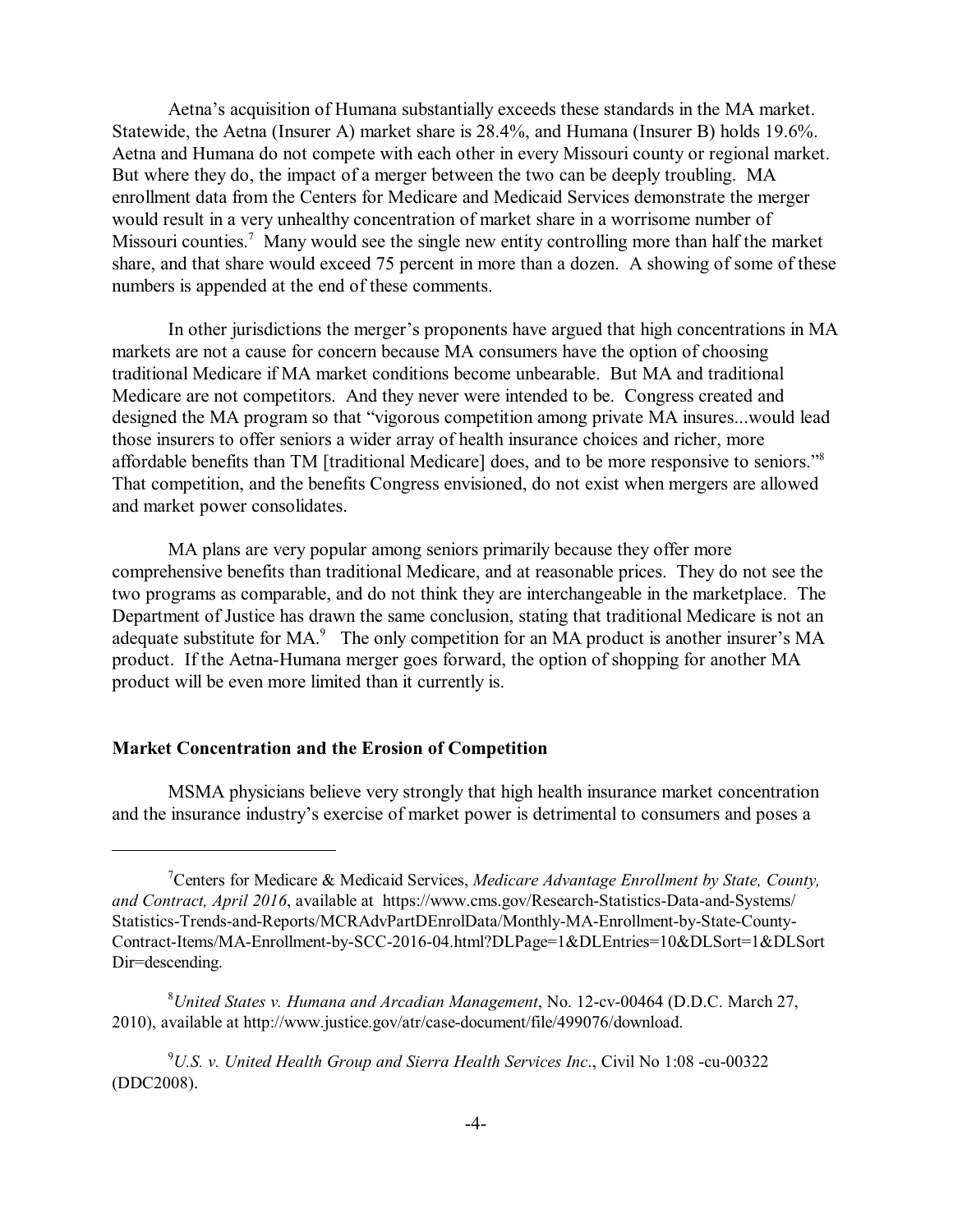significant risk of harm to their patients. Higher premiums, higher out-of-pocket costs, stifled innovation, narrow provider networks, and reduced access to care follow in the absence of healthy competition. Conversely, marketplace choices inspire innovation and motivate competing insurers to lower premiums, enhance customer services, reduce costs, and improve the quality of care. A combined Aetna and Humana health insurance behemoth would eliminate choice and erode healthy competition, put profits over patients, and raise the ugly spectre of a host of adverse outcomes for Missouri physicians and their patients. Some issues follow.

**Higher premiums** - A growing body of evidence demonstrates that market concentration does not create efficiencies – as merger proponents claim – that result in lower costs and lower premiums. On the contrary, a number of studies demonstrate that greater consolidation leads to price increases.<sup>10</sup> Insurers exercising inordinate market power can force lower payments on health care providers and vendors, but the so-called savings generated from those tactics are seldom passed through to the policyholders.<sup>11</sup> Without competition, there is no incentive to do so. And the Aetna-Humana merger, especially in the Medicare Advantage markets, threatens to do just that.

**Narrow provider networks** - Insurers with undue market power wield unfair leverage to not only push prices higher than a balanced market would bear, but also to limit the scope of covered services and the amount they are willing to pay for those services. An increasingly prevalent tactic toward achieving the latter is to construct very narrow and inadequate provider networks. Restricted networks limit access to care and force patients to pay greater out-of-pocket costs to seek needed care in out-of-network settings. Restricted panels also disrupt important physicianpatient relationships when a patient's physician is terminated from a network. Those patients are forced to either find a new participating physician or incur significant out-of-pocket costs to continue treatment with their personal out-of-network physician. That will prove particularly difficult for elderly Medicare Advantage patients, patients with disabilities, or those with limited incomes who may need to travel great geographic distances to obtain necessary care with a new physician. More perversely, it does not stretch credulity to suggest that an insurer with unfettered market power can engage in cherry-picking among its policyholders, targeting the sickest, most costly patients, and eliminating their physicians from its network.

**Monopsony Conduct** - The selling power exercised by a dominant insurer in an uncompetitive market is not the only threat to patient welfare. Concentrated markets also create monopsonylevel purchasing power that allows dominant insurers to impose below-market reimbursement rates, forge very narrow provider networks, dictate unfair contractual terms on physicians, and discourage physicians from engaging in patient advocacy. One study even suggests that

 $^{10}$ L. Dafny, "Health Insurance Industry Consolidation: What Do We Know From the Past, Is It Relevant in Light of the ACA, and What Should We Ask?" Testimony before the Senate Committee on the Judiciary, September 22, 2015, 11-13.

 $11$ L. Dafny, et al, "Paying a Premium on Your Premium? Consolidation in the US Health Insurance Industry," *American Economic Review,* 2012; 102: 1161-1185.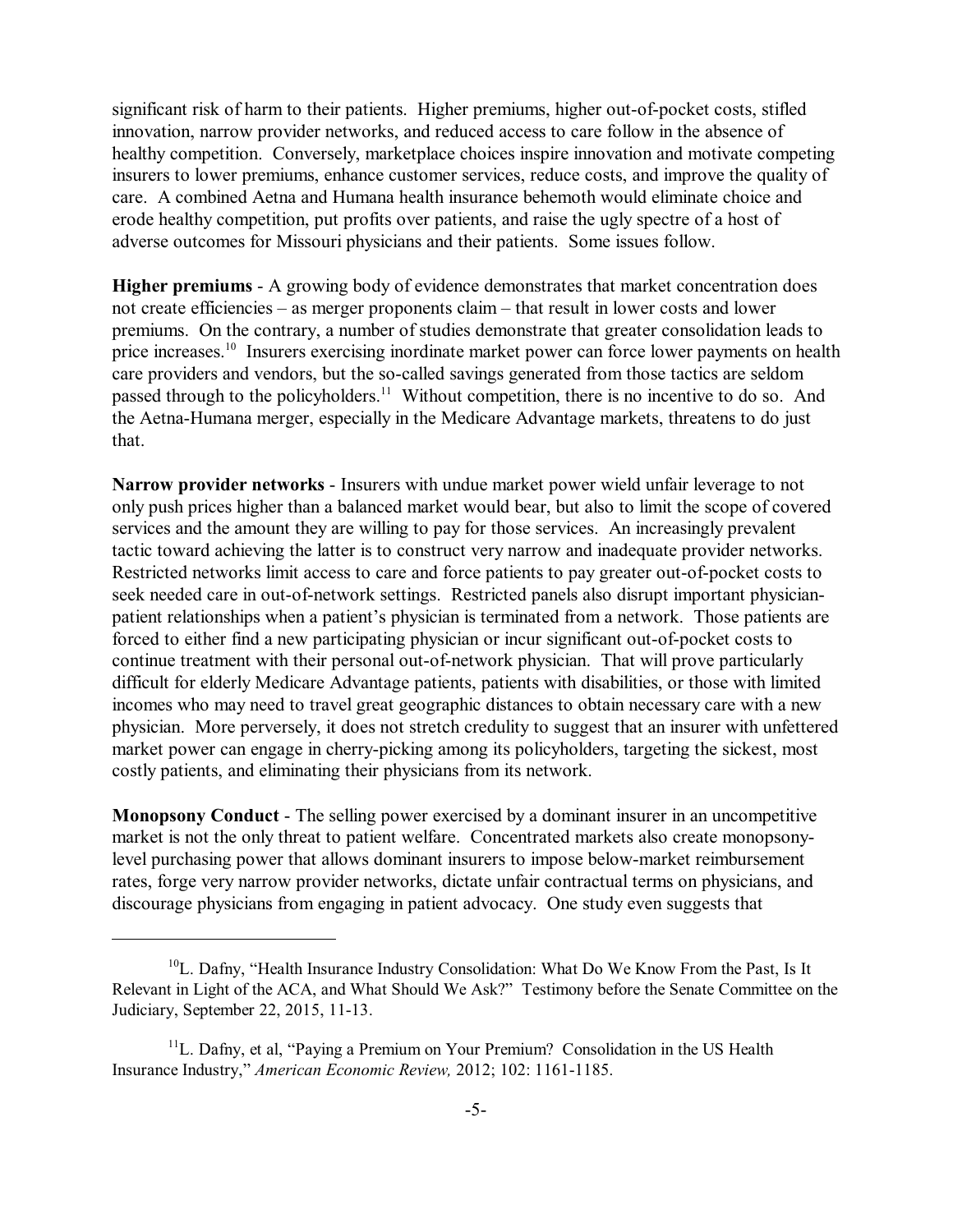monopsony power in the Medicare Advantage market is associated with more limited access to prescription drugs.<sup>12</sup>

Physicians and other health care providers have little or no leverage to negotiate with a large insurer in an uncompetitive market. Contracts are offered on a take-it-or-leave-it basis, and the uneven bargaining relationship means the physician must either enter into a contract he or she thinks is not in the best interest of the patients, or walk away from the contract altogether. Either way, the patient suffers. The latter option could threaten the very existence of the physician's practice. At the very least it forces his or her patients to find a new physician or pay out-ofnetwork costs to maintain the continuity of their care. But signing that contract – often the physician's only realistic choice – threatens in many ways the quality of care delivered to patients, as is discussed below.

On three separate occasions the U.S. Department of Justice formally found that patients suffer when physicians have to accept reimbursement that falls below competitive levels. Two insurance mergers, including one involving Aetna, were rejected because of their anti-competitive effects on the purchase of physician services.<sup>13</sup> And a third was abandoned when the Department determined that the merged entity would have "the ability to control physician payment rates in a manner that could harm the quality of healthcare delivered to consumers."<sup>14</sup>

**Reduced Quality of Care** - When physicians in concentrated insurance markets are compelled to sign unfavorable contracts, the optimal delivery of health care services is compromised, the quality of care is diminished, and patients suffer the consequences. The concentration of market power that a merged Aetna-Humana conglomerate could wield would very likely result in uncompetitive reimbursement rates that will force physicians to spend less time with patients to meet practice expenses. Many will be compelled to forgo investment in new technology, equipment, and practice infrastructure that could improve access to care and the quality of services provided to their patients. Others will have to consider reducing the salaries and size of their office staff, which will further diminish quality and access to care. And some will entertain thoughts of retiring early or relocating their practice to markets with more competitive reimbursement rates.

<sup>&</sup>lt;sup>12</sup>R. Town and S. Liu, "The Welfare Impact of Medicare HMOs," *RAND Journal of Economics*, 2013; 34(4): 719-36.

<sup>&</sup>lt;sup>13</sup>U.S. *v. Aetna Inc.*, supra note 12, at 17-18; and U.S. *v. Aetna Inc.*, No. 3-99 CV 1398-H, (Aug. 3, 1999), 5-6, available at http://www.usdoj.gove'atr/case/s/f2600/2648.pdf; and also *United States v. United Health Group Inc.*, No. 1:05CV02436 (D.D.C., Dec. 20, 2005), available at www.usdoj.gov/atr/cases/f213800/213815.htm.

 $14$ Blue Cross Blue Shield of Michigan and Physicians Health Plan of Mid-Michigan Abandon Merger Plans, Department of Justice, available at http://www.usdoj.gov/opa/pr/blue-cross-blue-shieldmichigan-and-physicians-health-plan-mid-michigan-abandon-merger-plans.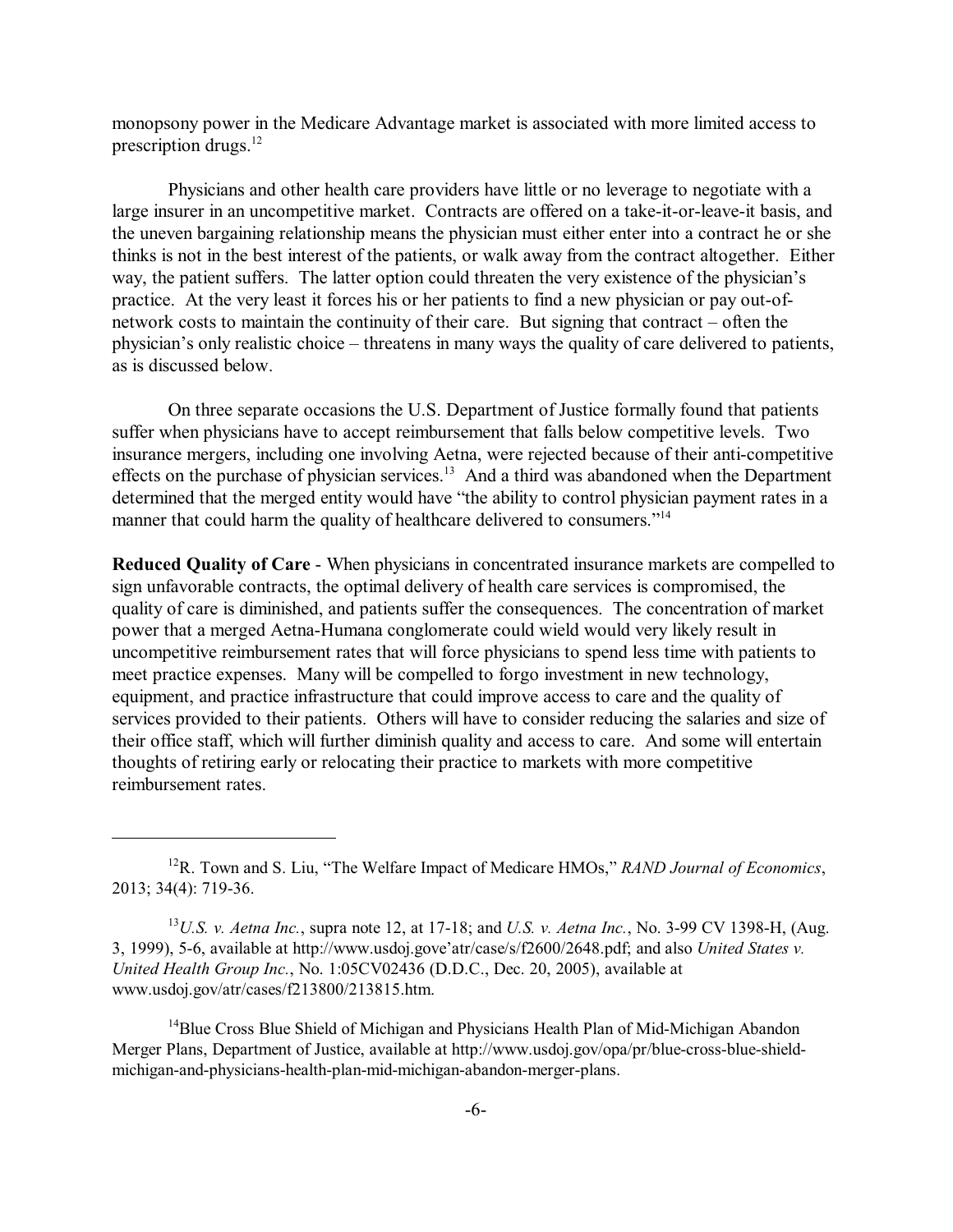**Barriers to Entry** - It is myopic to assume the normal ebb and flow of business competition will bring new insurers into concentrated markets to fill the void of competition created by the Aetna-Human merger. High barriers to entry, such as heavy state regulation, a sufficient base of covered lives to adequately spread risk, and trying to break into a market dominated by established insurers that enjoy long-term relationships with employers and other policyholders prevent new entrants from reviving competitive pricing in concentrated markets. Indeed, a U.S. Department of Justice study of entry and expansion in the health insurance industry found that "brokers typically are reluctant to sell new health insurance plans, even if those plans have substantially reduced premiums, unless the plan has strong brand recognition or a good reputation in the geographic area where the broker operates."<sup>15</sup> Unfortunately, the competition lost to an Aetna-Humana merger will not likely be restored for many years, if ever.

**Elimination of Future Competition** - The merging of two entities that otherwise were potential competitors in a market dominated by only one or the other effectively eliminates the opportunity for that competition. In markets where Aetna and Humana do not currently compete directly with each other, the merger deprives those markets of potential – and beneficial – competition from one against the other. Eliminating any potential entrant to a concentrated market eliminates an opportunity for competition. The Aetna-Humana merger protects both insurers from the competitive pressure they could put on each other.

## **Missouri Physician Attitudes**

The foregoing effects of anti-competitive behavior in concentrated markets were identified by a significant number of Missouri physicians as likely to occur should the Aetna-Humana merger be allowed to proceed. The MSMA surveyed its membership in March and April of 2016, with these findings:

- ! 57% of physicians felt they had no choice but to contract with Aetna in order to maintain a financially viable practice; 41% felt that way with respect to Humana
- 25% of physicians who are contracted with Aetna, and 33% of those who are contracted with Humana had difficulty finding available in-network physicians who accepted new patients for referrals
- 46% of physicians who are contracted with Aetna, and 47% of those who are contracted with Humana encountered formulary limitations that prevented a patient's optimal treatment
- 56% of physicians who are contracted with Aetna, and 44% of those who are contracted with Humana reported that contracts were offered on a "take-it-or leave-it" basis

<sup>&</sup>lt;sup>15</sup>S. Pozen, Acting Assistant Attorney General, Department of Justice Antitrust Division, *Competition and Health Care: A Prescription for High-Quality, Affordable Care*, (March 19, 2012), 7.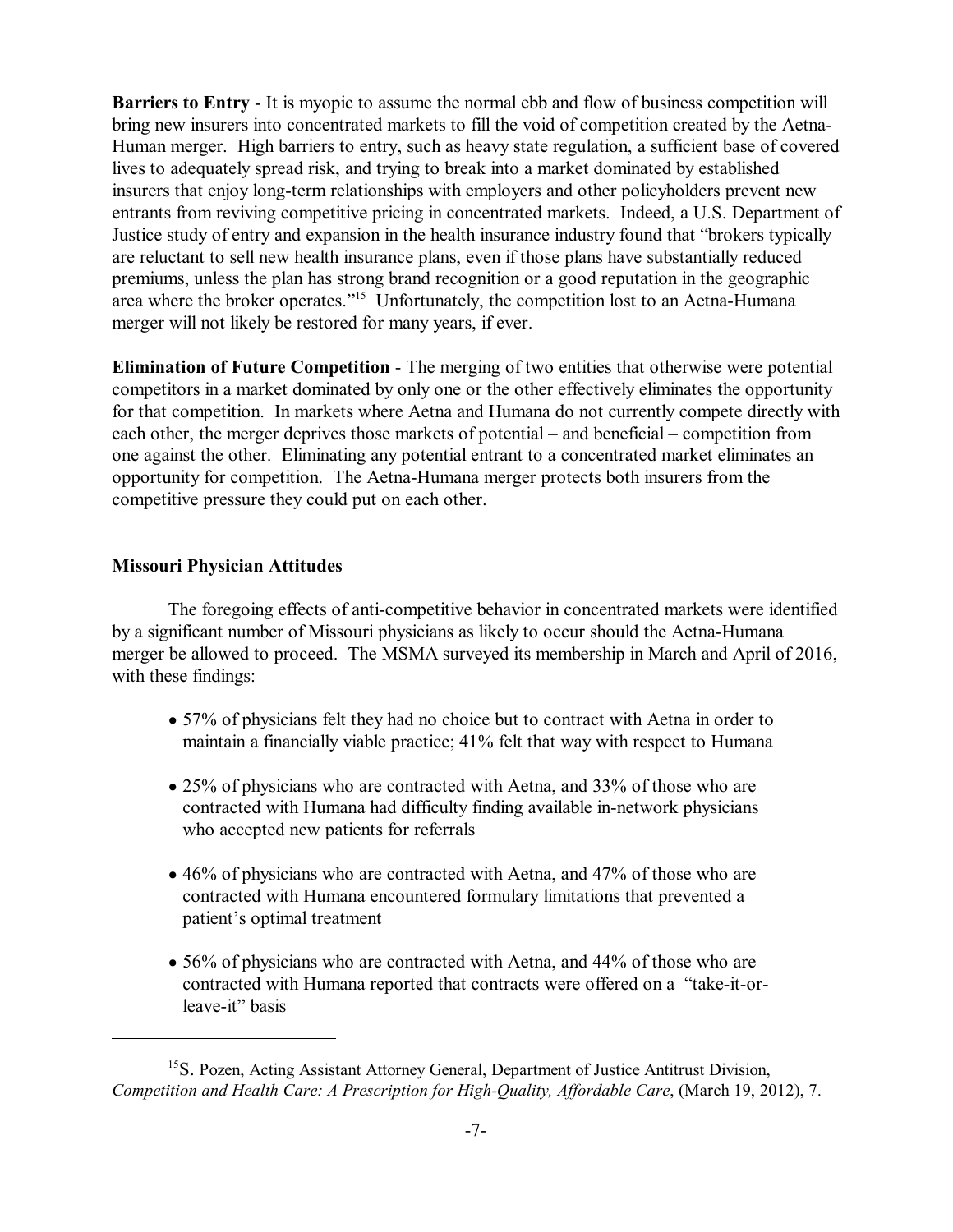- ! 89% of physicians *strongly or somewhat strongly oppose* the Aetna-Humana merger
- 88% of practices felt the Aetna-Humana merger would make contract negotiations *much less or somewhat less favorable* than before the merger
- ! 88% of practices believed the Aetna-Humana merger would *very or somewhat likely* lead to narrower physician networks, which in turn would reduce patient access to care
- ! 79% of physicians believed they *very or somewhat likely* would be pressured to not engage in patient advocacy as a result of the merger
- ! 88% of practices believed the Aetna-Humana merger would *very or somewhat likely* decrease reimbursement rates for physicians to such a degree that there would be a reduction in the quality and quantity of services physicians would be able to offer their patients
- ! 90% *disagreed or strongly disagreed* that the Aetna-Humana merger is necessary to gain efficiencies
- ! 91% *agreed or strongly agreed* that the Aetna-Humana merger will give the merged entity more influence over physicians' clinical and business practices with little or no recourse for physicians

Finally, if the Aetna-Humana merger is allowed to proceed and practices decided not to contract with the merged entity, physicians reported the following consequences:

- 35% would cut investments in practice infrastructure
- $\bullet$  41% would cut or reduce staff salaries
- 29% would spend less time with patients
- $\bullet$  26% would cut patient services
- 3% would move their practice to a more competitive market
- $\bullet$  3% would close their practice

### **Medical Loss Ratios Are Insufficient Remedy**

The few who stand to benefit from an insurance company merger argue that medical loss ratio regulations protect patients against unreasonable premium prices that might result from the merger. This is a specious argument. Medical loss ratio requirements apply to fewer than half of patients under the age of 65, as the regulations do not apply to patients enrolled in self-insured plans. Moreover, they address only the percentage of premium income used for quality initiatives and to pay claims, and do not take into account the actual amount of premium increases. And,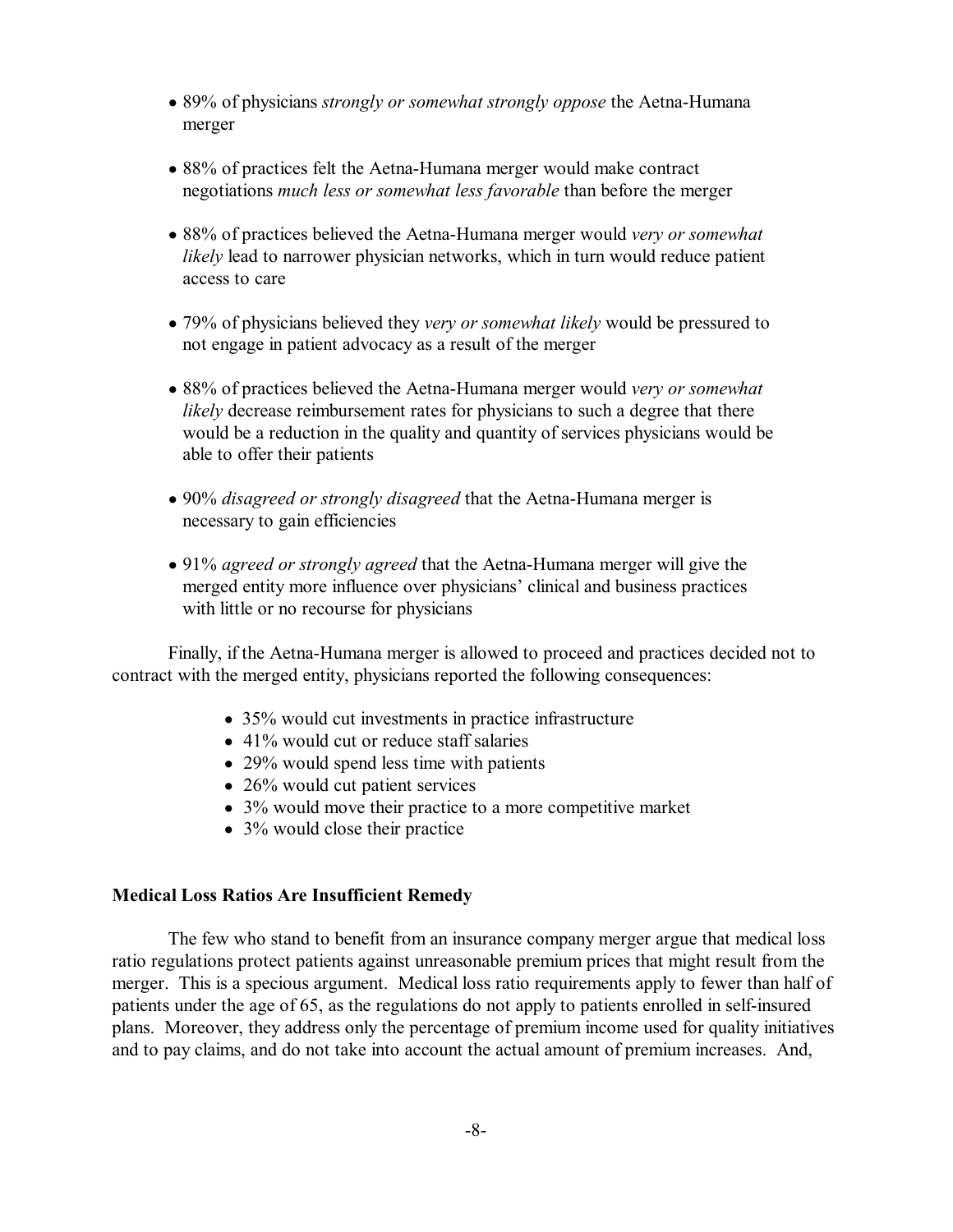most importantly, loss ratio regulations do not address such worrisome cost-containment tactics as restricted provider networks, administrative hassles for patients and providers, poor customer service, and health plans designed to limit coverage.

## **Conclusion**

It is well established that a lack of competition in *any* given market is not in the best interest of the consumer. But a lack of competition in the health insurance marketplace impacts individuals not only as consumers, but also as patients, with the added risk of their health and well-being. Unfortunately, between 2010 and 2013 the state of Missouri suffered the fourth largest decline in health insurance competition levels in the nation, a situation the proposed Aetna acquisition of Humana would only exacerbate.<sup>16</sup> Competition, not consolidation, is the desired goal for the insurance marketplace. Experience clearly demonstrates that competition can lower premiums, improve consumer services, and inspire innovations that improve the quality of health care and lower health care costs.

As the foregoing demonstrates, the Aetna-Humana merger will create for the newlycombined enterprise an unhealthy concentration of market power in Missouri, especially in the Medicare Advantage marketplace. The physicians of the Missouri State Medical Association call on the Missouri Department of Insurance, Financial Institutions and Professional Registration to fulfill its obligation to protect the public from the consequences of anti-competitive market conditions by disapproving the proposed Aetna acquisition of Humana.

 $16$ Based on market concentration levels as determined by the Herfindahl-Hirschman Index; American Medical Association, 2015.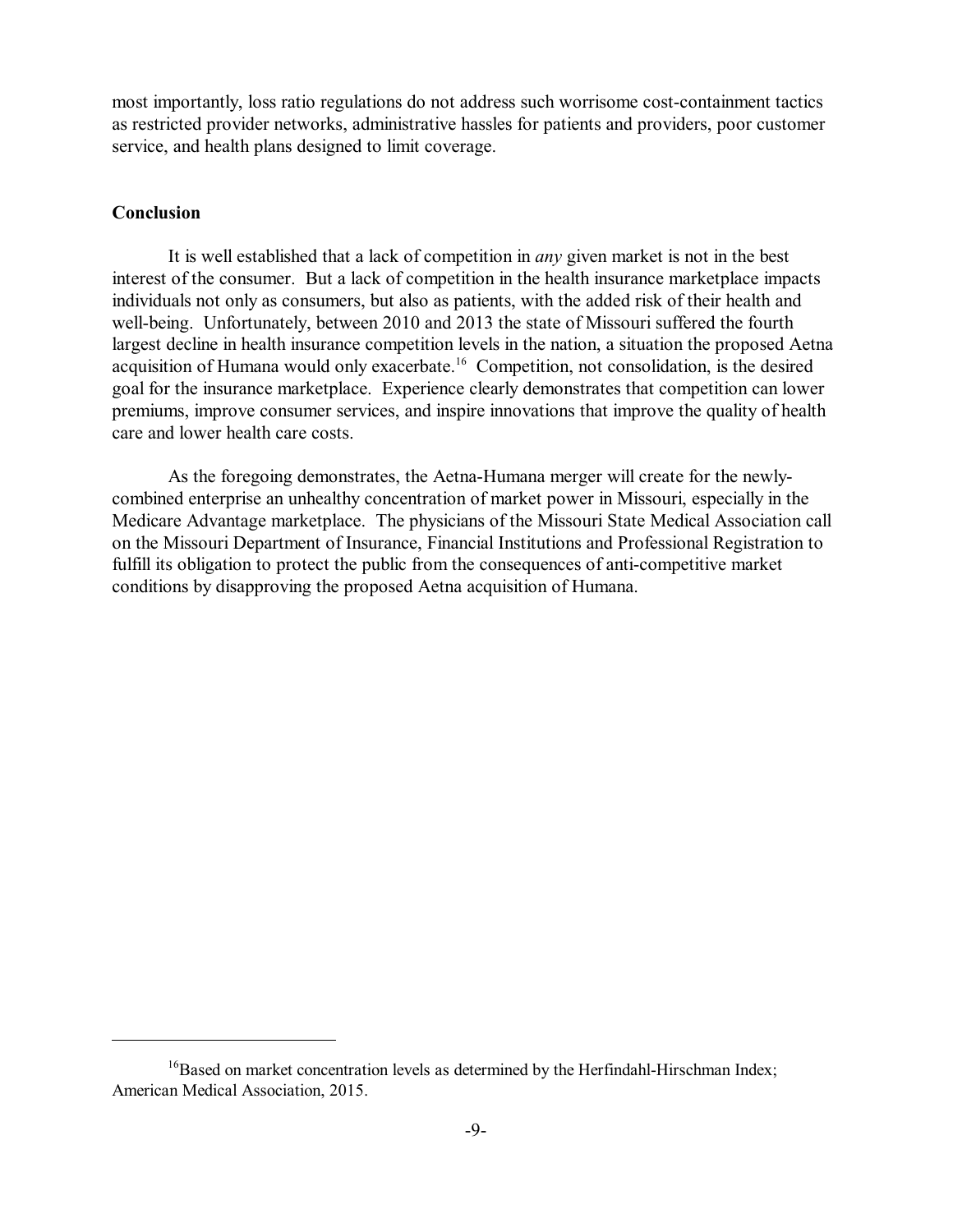# **Change in Medicare Advantage Market Share Following Aetna-Humana Merger**<sup>17</sup>

| County    | <b>Aetna Share</b><br><b>Pre-Merger</b> | <b>Combined</b><br><b>Share</b><br>Post-Merger |
|-----------|-----------------------------------------|------------------------------------------------|
| Audrain   | 23.8%                                   | 37.5%                                          |
| Barry     | 38.1%                                   | 70.2%                                          |
| Benton    | 32.6%                                   | 60.4%                                          |
| Boone     | 8.6%                                    | 20.6%                                          |
| Callaway  | 17.2%                                   | 33.3%                                          |
| Carroll   | 29.2%                                   | 55.6%                                          |
| Cass      | 47.2%                                   | 75.4%                                          |
| Cedar     | 56.8%                                   | 86.7%                                          |
| Christian | 35.0%                                   | 58.8%                                          |
| Clay      | 28.9%                                   | 71.5%                                          |
| Cole      | 31.7%                                   | 47.9%                                          |
| Dade      | 42.1%                                   | 80.3%                                          |
| Dallas    | 44.2%                                   | 75.3%                                          |
| Douglas   | 29.5%                                   | 64.8%                                          |
| Franklin  | 43.7%                                   | 48.7%                                          |
| Greene    | 36.5%                                   | 59.1%                                          |
| Henry     | 43.1%                                   | 66.2%                                          |
| Hickory   | 49.1%                                   | 78.2%                                          |
| Jasper    | 39.0%                                   | 81.7%                                          |
| Jefferson | 16.4%                                   | 22.7%                                          |
| Jackson   | 38.5%                                   | 75.1%                                          |
| Johnson   | 38.6%                                   | 77.1%                                          |
| Laclede   | 42.8%                                   | 86.3%                                          |
| Lafayette | 25.7%                                   | 69.6%                                          |

<sup>&</sup>lt;sup>17</sup>Missouri Counties with substantial Medicare Advantage competition between Aetna and Humana before the proposed merger.